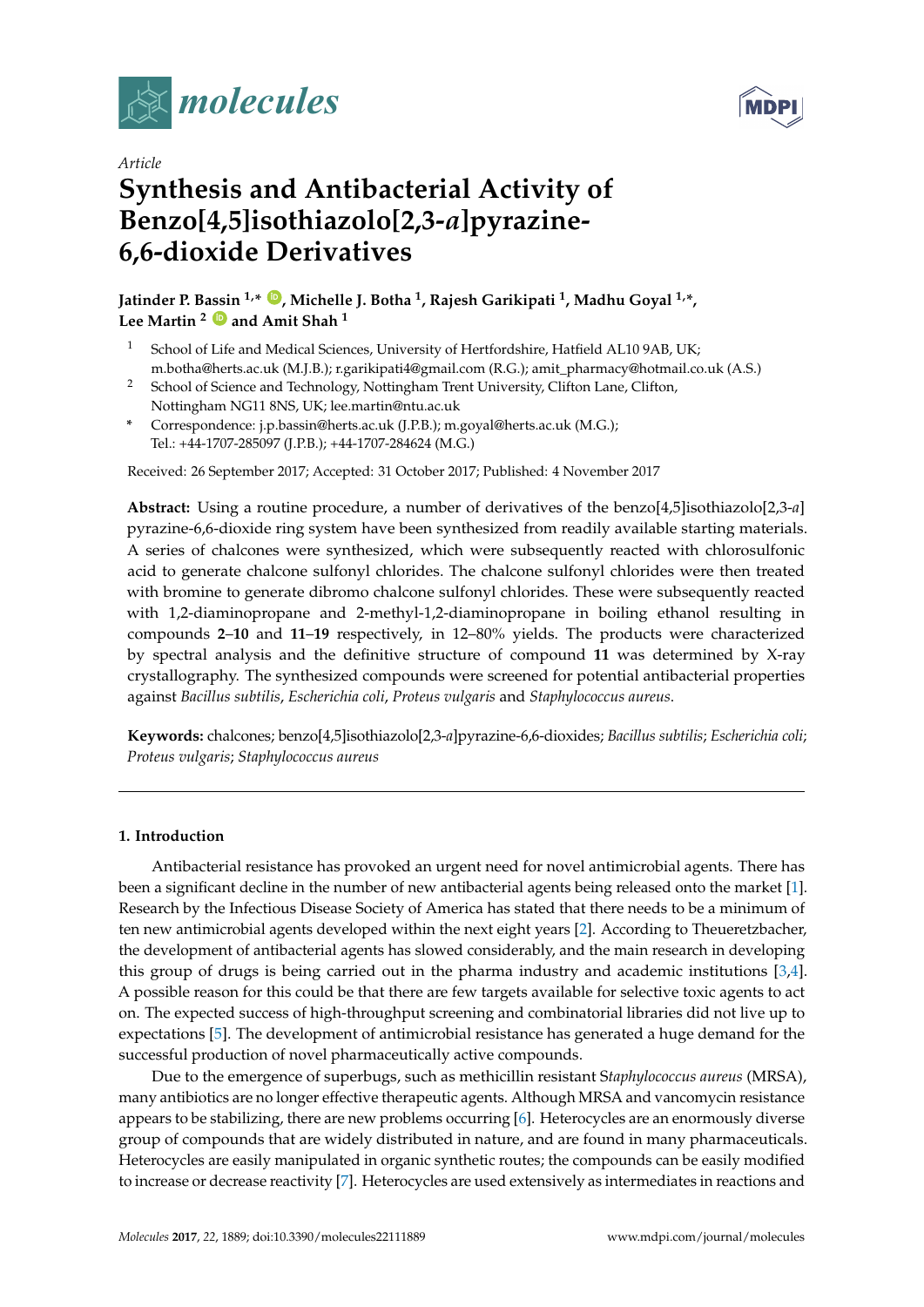<span id="page-1-0"></span>as building blocks in synthesis. Benzoisothiazole 1 rings (see Figure [1\)](#page-1-0) are found in many chemically interesting compounds and derivatives of **1** have been synthesized. Derivatives of **1** have shown varied biological activity [\[8\]](#page-9-7). synthesized. Derivatives of **1** have shown varied biological activity [8].



**Figure 1.** Structure of a benzo[*d*]isothiazole-1,1-dioxide **1**. **Figure 1.** Structure of a benzo[*d*]isothiazole-1,1-dioxide **1**.

Benzo[*d*]isothiazole combined with an arylidene moiety (a methylene derivative of an aryl Benzo[*d*]isothiazole combined with an arylidene moiety (a methylene derivative of an aryl group) with a different substituent, such as a methyl group and a fluorine atom, have displayed cytotoxicity against human CD4<sup>+</sup> lymphocytes. These compounds inhibited the growth of leukemia cell lines and also showed anti-proliferative activity against solid tumor-derived cell lines [\[8\]](#page-9-7). Vicini and colleagues investigated benzoisothiazole hydrazone derivatives as possible antiviral agents. The investigation focused on the structural requirements that are essential for anti-HIV activity and how modifying the alkene chain length between the benzoisothiazole ring and the hydrazone group would increase or decrease any possible anti-HIV activity. Although many of the compounds did show promising results, the mechanism of action remains to be elucidated [9]. Benzothiazole derivatives have also been found to inhibit human cyclooxygenase-2-enzymes (COX-2) [10].

Recent research in CNS-mediated diseases has given rise to discovery of a family of serotonin (5-HT) receptors, 5-HT<sub>6</sub>. In vivo studies have shown that inhibition of 5-HT<sub>6</sub> has a significant positive impact on cognitive impairment. Sufferers from diseases such as Alzheimer's and schizophrenia could potentially have an effective treatment within the next decade [\[11](#page-9-10)[–13\]](#page-9-11). In 2012, researchers synthesized a<br> group of benzoisothiazole derivatives that contained an *N*,*N*-dimethylformamide group, of which  $\epsilon$  (here and colleagues sympatric and collection and collection and collection  $\epsilon$ ,  $\epsilon$ ,  $\epsilon$ ,  $\epsilon$ ,  $\epsilon$ ,  $\epsilon$ ,  $\epsilon$ ,  $\epsilon$ ,  $\epsilon$ ,  $\epsilon$ ,  $\epsilon$ ,  $\epsilon$ ,  $\epsilon$ ,  $\epsilon$ ,  $\epsilon$ ,  $\epsilon$ ,  $\epsilon$ ,  $\epsilon$ ,  $\epsilon$ ,  $\epsilon$ ,  $\epsilon$ ,  $\epsilon$ ,  $\epsilon$ ,  $\$ two of the compounds displayed promising activity as potential 5-HT<sub>6</sub> antagonists [\[14\]](#page-9-12). Chikalia and colleagues synthesized a library of twenty benzimidazole-1,3,4-oxadiazole derivatives which showed anti-tuberculosis activity at concentrations as low as  $4 \mu$ g [\[15\]](#page-9-13). Pyrazine derivatives have been extensively reviewed in the literature  $[16]$  and have displayed a wide range of antimicrobial properties [\[17\]](#page-9-15). Pyrazine derivatives also play an important role in the food industry [\[18\]](#page-9-16). Recent activity which has been suggested to work by exerting oxidative stress on the cancer cells [\[17\]](#page-9-15). research on derivatives of bisbenzothiazolyl-pyridines and -pyrazine displayed strong antiproliferative

#### $\frac{1}{2}$  biological properties of heterocycles, which include nitrogen,  $\frac{1}{2}$  and  $\frac{1}{2}$  and  $\frac{1}{2}$  and  $\frac{1}{2}$  and  $\frac{1}{2}$  and  $\frac{1}{2}$  and  $\frac{1}{2}$  and  $\frac{1}{2}$  and  $\frac{1}{2}$  and  $\frac{1}{2}$  and  $\frac{1}{2}$ reported extensively over the last fifty years [19]. The literature search revealed that only a small **2. Results and Discussion**

The biological properties of heterocycles, which include nitrogen, oxygen and sulfur, have been reported extensively over the last fifty years [19]. The literature search revealed that only a small number of patents report synthetic routes to the isothiazolo[2,3-a]pyrazine ring system [20[,21\]](#page-9-19). The synthesis started with by reacting 3,4-dimethoxybenzaldehyde with substituted acetophenones following the known literature method to generate a number of chalcones [\[22\]](#page-10-0). The chalcones were initially reacted with chlorosulfonic acid to yield the sulfonyl chlorides which were subsequently reacted with bromine in glacial acetic acid resulting in the dibromochalcone sulfonyl chlorides. These dibromochalcones were reacted with 1,2-diaminopropane and 2-methyl-1,2-diaminopropane to afford benzo[4,5]isothiazolo[2,3-a]pyrazine derivatives 2–10 and 11–19 respectively.

The isolated products were identified on the basis of their spectral (IR, NMR and MS) data coupling constant of 8.3 Hz, which is consistent with para substitution in the benzo of the benzo of the benzo as the respective benzo[4,5]isothiazolo[2,3-*a*]pyrazine-6,6-dioxide derivatives **2–[1](#page-2-0)9** (Scheme 1 and  $\overline{a}$ Table [1\)](#page-3-0). For example, the <sup>1</sup>H-NMR spectrum of compound **12** showed a doublet at  $\delta$  7.86 and 7.19 with a coupling constant of 8.3 Hz, which is consistent with para substitution in the benzoyl ring.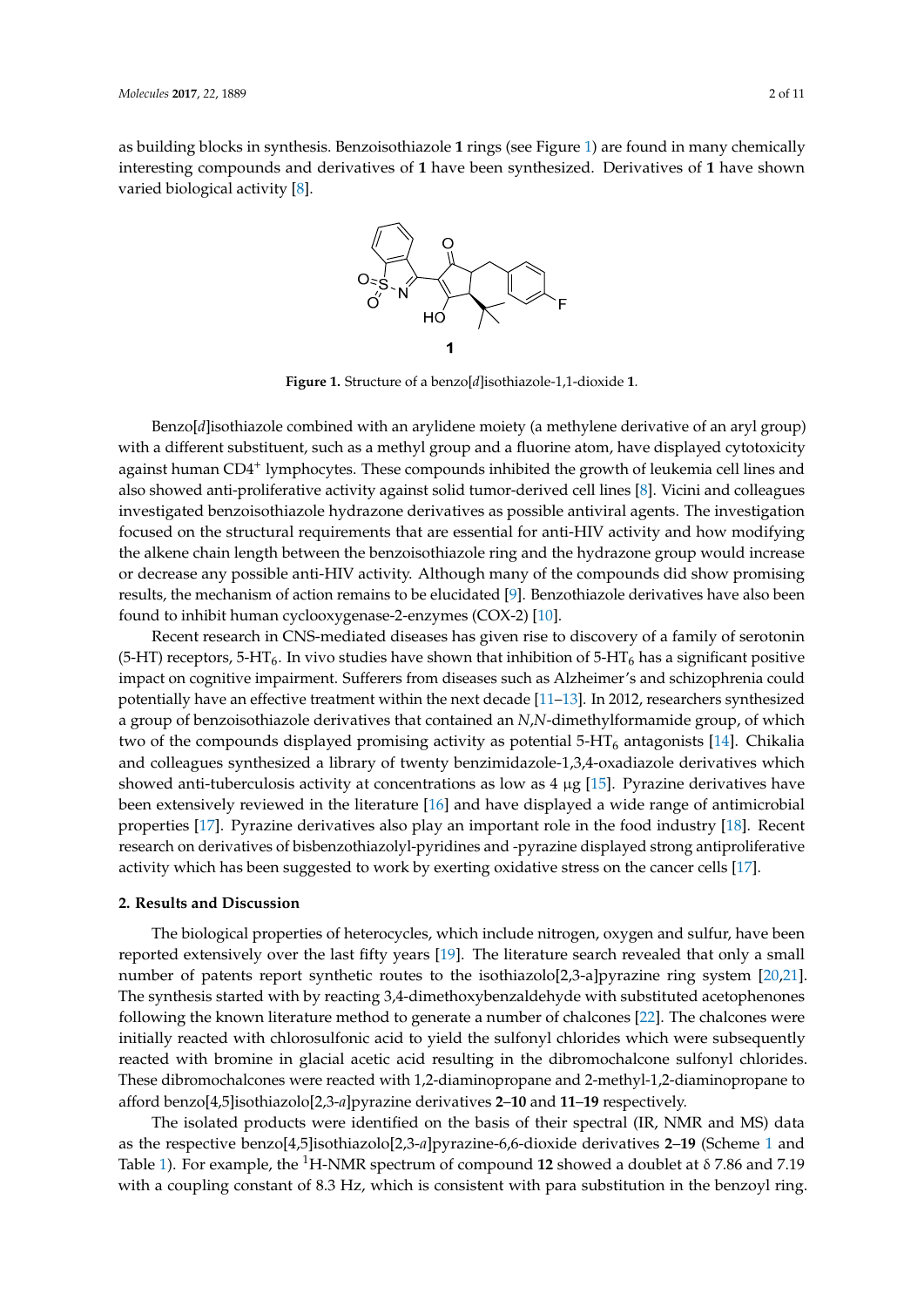Two singlets were observed at δ 7.19 and δ 6.36 for the aromatic protons in the benzoisothiazole ring. The two methoxy methyl protons appeared as singlets at  $\delta$  3.89 and  $\delta$  3.45 and the two methyl protons of the pyrazine ring appeared as singlets at δ 1.39 and δ 1.22. The methine protons appeared at δ 3.64 and δ 2.94 as doublets with a coupling constant of 12.8 Hz, consistent with axial vicinal protons [\[23\]](#page-10-1), and the methylene hydrogens showed up at  $\delta$  4.55 and  $\delta$  4.47 as doublets with a coupling constant of 9.2 Hz. the methylene hydrogens showed up at  $4.55$  and  $3.5$  and  $3.47$  as doublets with a coupling constant of 9.2 Hz.  $t_{\rm 112}$ 

<span id="page-2-0"></span>

i: CISO<sub>3</sub>H, room temperature, 24 h; ii: Br<sub>2</sub>/AcOH, room temperature; iii: 1,2-diaminopropane and 2-methyl-1,2-diaminopropane, EtOH, room temperature.

Scheme 1. Synthesis of benzo[4,5]isothiazolo[2,3-a]pyrazine-6,6-dioxide derivatives.

<span id="page-2-1"></span>The definitive structure of compound **11** was confirmed by X-ray analyses (see figure 2). The X-The definitive structure of compound 11 was confirmed by X-ray analyses (see Figure [2\)](#page-2-1). The X-ray structure clearly confirmed that the two methyl groups were on the carbon atom next to the NH group in the pyrazine ring. All the compounds generated were reacted under the same reaction conditions. were correctly elucidated. Using NMR data combined with the X-ray data, the structures for all eighteen compounds were correctly elucidated. me entre combine



**Figure 2.** X-Ray crystal structure of compound 11 (dark grey = carbon; light grey = hydrogen;  $ext{red} = \text{oxygen; blue} = \text{nitrogen; yellow} = \text{sulfur}.$  $\overline{y}$  = nitrogen; yet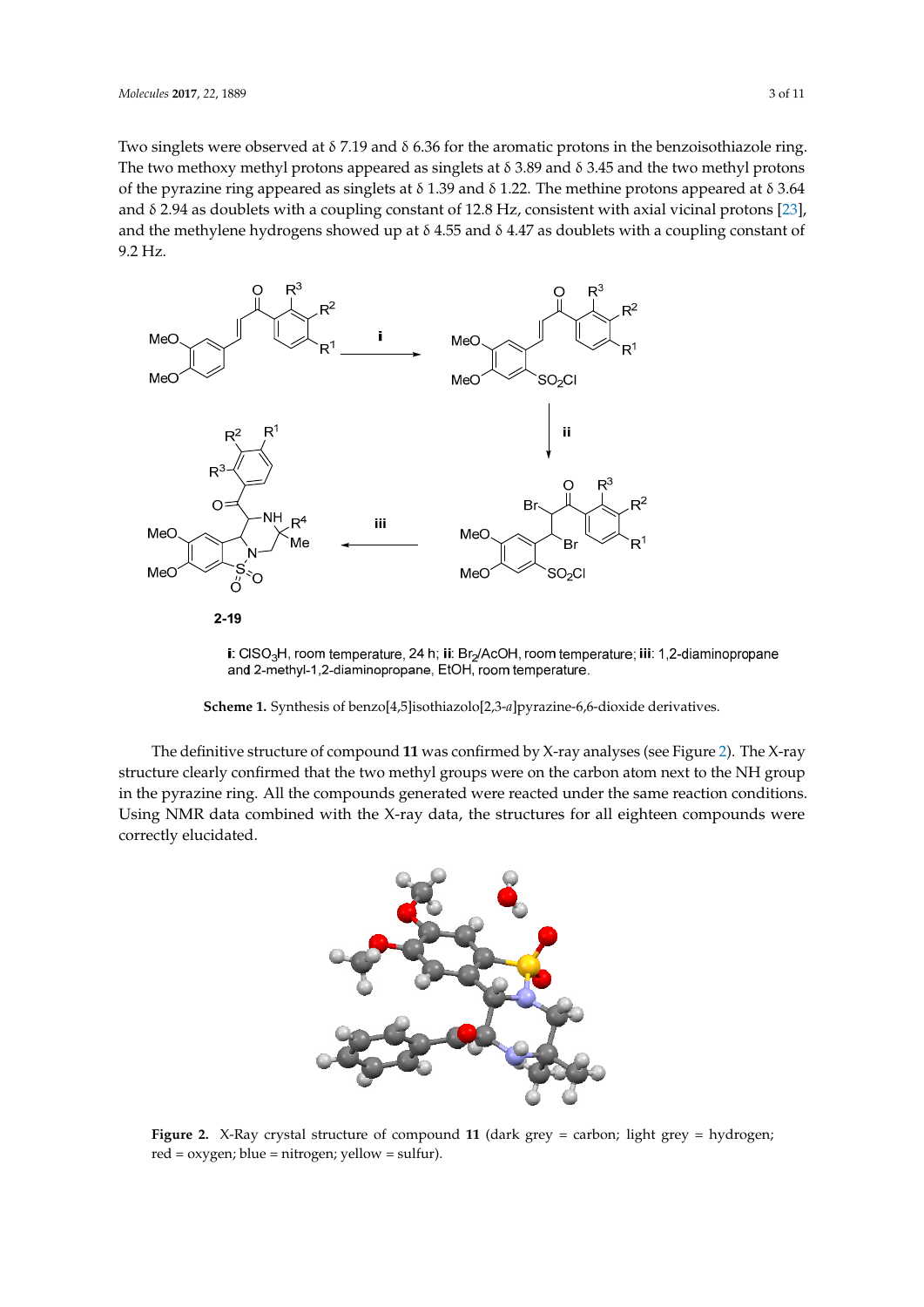<span id="page-3-0"></span>

| Compound       | R <sup>1</sup>  | $R^2$ | $R^3$ | R <sup>4</sup>  | Yield (%) | m.p. $(^{\circ}C)$ | $mlz(M^+)$ |
|----------------|-----------------|-------|-------|-----------------|-----------|--------------------|------------|
| $\overline{2}$ | H               | H     | H     | H               | 29        | 219-220            | 402.3      |
| 3              | CH <sub>3</sub> | Η     | Η     | Н               | 47        | 180-181            | 416.3      |
| 4              | F               | Η     | H     | Н               | 30        | 181-182            | 420.2      |
| 5              | C1              | Η     | Η     | Н               | 43        | $204 - 205$        | 436.2      |
| 6              | Br              | Η     | Η     | Н               | 48        | 204-205            | 480.4      |
| 7              | Н               | Cl    | Η     | H               | 79        | 194-195            | 436.2      |
| 8              | H               | Br    | Η     | H               | 50        | 189-190            | 482.7      |
| 9              | H               | H     | Cl    | H               | 46        | 215-216            | 436.5      |
| 10             | Н               | Η     | Br    | Н               | 75        | 195-196            | 480.4      |
| 11             | Н               | Η     | Η     | CH <sub>3</sub> | 34        | 163-164            | 416.3      |
| 12             | CH <sub>3</sub> | Η     | Η     | CH <sub>3</sub> | 64        | 205-206            | 430.3      |
| 13             | F               | Η     | Η     | CH <sub>3</sub> | 12        | 175-176            | 434.3      |
| 14             | C1              | Н     | H     | CH <sub>3</sub> | 39        | 180-181            | 450.2      |
| 15             | Br              | Η     | H     | CH <sub>3</sub> | 45        | 195-196            | 494.1      |
| 16             | H               | Cl    | Н     | CH <sub>3</sub> | 54        | 179-180            | 450.2      |
| 17             | H               | Br    | Н     | CH <sub>3</sub> | 80        | 175–176            | 495.9      |
| 18             | Н               | Н     | Cl    | CH <sub>3</sub> | 64        | 191-192            | 450.2      |
| 19             | Н               | Н     | Br    | CH <sub>3</sub> | 29        | $201 - 202$        | 498.6      |

**Table 1.** Data for benzo[4,5]isothiazolo[2,3-*a*]pyrazine-6,6-dioxide derivatives **2**–**19**.

Out of all the compounds, compound **7** was the only compound that inhibited the growth of all the four bacteria tested. The growth of *Escherichia coli*, *Proteus vulgaris* and *Staphylococcus aureus* was inhibited at a concentration of 1.6 mg·mL<sup> $-1$ </sup> or above (Table [2\)](#page-8-0). As the concentration of compound 7 decreased from 1.6 mg·mL<sup>-1</sup> down to the lowest concentration of 0.052 mg·mL<sup>-1</sup> the inhibitory effect of the compound decreased rapidly as seen by the increase in absorbance measured at 590 nm and the MTT (3-(4,5-dimethylthiazol-2-yl)-2,5-diphenyltetrazolium bromide) assay. This compound also showed activity against *Bacillus subtilis*, though the growth was inhibited at a lower concentration (0.833 mg/mL) as shown by decrease in absorbance measured at 590 nm. Compound **7** had one methyl group present on the fused pyrazine ring and a chlorine atom in the *meta* position on the benzene ring. There was no visible trend or similarity in results that correlated to the number of methyl groups on the pyrazine ring. There was no visible correlation between activity and halogen present; however there is much evidence in the literature to support the potency enhancing effects of halogen substituents [\[15\]](#page-9-13). The addition of halogens are frequently employed to increase antimicrobial activity, however with the exception of compound **7**, there was no significant difference in activity when varying the substituent group.

#### **3. Experimental Section**

#### *3.1. General Information*

All chemicals were purchased from Sigma Aldrich (St. Louis, MO, USA) and were used without any further purification. Melting points were determined using a Gallenkamp melting point apparatus (Thermo Fisher Scientific, Paisley, UK) and are uncorrected. The NMR spectra were recorded using a 600 MHz spectrometer (JEOL Co. Ltd., Tokyo, Japan) with tetramethylsilane as the internal standard and solvents as indicated. Chemical shifts were measured in ppm  $(\delta)$  relative to TMS (0.00 ppm). Coupling constants (*J*) are reported in Hertz (Hz). The following abbreviations are used to describe the signal multiplicities: s (singlet), d (doublet), t (triplet), q (quartet) and m (multiplet). LC-MS spectra were obtained with a spectrometer equipped with an Electron Spray Ionisation (ESI) source (Varian: 210 LC pumps × 2, 1200 L Quadrapole MS/MS, 410 autosampler) (Varian (now Agilent), Oxford, UK) using a gradient solvent system of A: Water/0.1% formic acid and B: acetonitrile/0.1% formic acid. Infrared spectra were recorded with a Varian 800 FT-IR spectrophotometer (Varian) as KBr discs.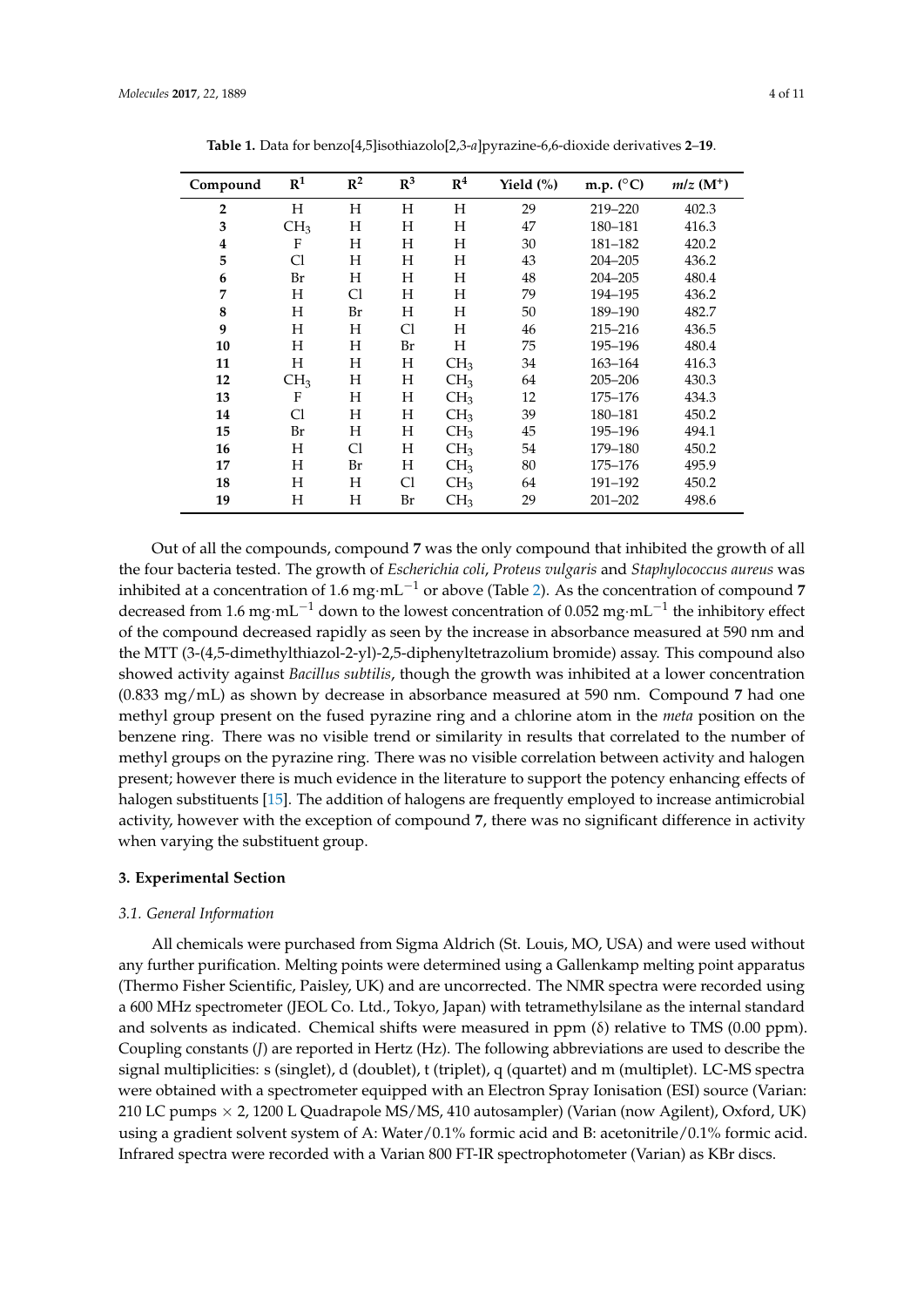The chalcones were synthesized by the well-established procedure using acetophenones and 3,4-dimethoxybenzaldehyde [\[22](#page-10-0)[,24](#page-10-2)[–28\]](#page-10-3).

### *3.3. General Procedure for Synthesis of Chalcone Sulfonyl Chlorides*

The chalcones (10 g; 0.032 mol) were added in portions to stirred chlorosulfonic acid (37.67 g; 0.32 mol) in an ice bath. After the addition was complete, the reaction mixture was left stirring at room temperature. Progress of the reaction was monitored by thin layer chromatography (TLC) (Fisher Scientific, Loughborough, UK When the reaction was complete (24 h), the mixture was poured slowly over ice to remove excess chlorosulfonic acid. The sulfonyl chlorides were filtered by suction filtration and washed with a cold water acetonitrile mixture. The resulting precipitate was considered pure enough to be used in subsequent reactions by TLC analysis.

### *3.4. General Procedure for the Synthesis of Dibromo Chalcone Sulfonyl Chlorides*

The crude chalcone sulfonyl chloride (10 g; 0.032 mol) was added to glacial acetic acid (125 mL) with stirring. The resulting mixture was stirred at room temperature and to the stirred mixture was added bromine (20.48 g; 0.13 mol) dissolved in 50 mL glacial acetic acid. The mixture was stirred until a precipitate was formed, which was filtered and washed with cold glacial acetic acid.

# *3.5. General Method for Synthesis of Benzo[4,5]isothiazolo[2,3-a]pyrazin-1-yl)(phenyl) Methanones (***2***–***10***)*

To a stirred solution of the chalcone dibromo sulphonyl chloride  $(1 g)$  in ethanol  $(25 ml)$ , was added 1,2-diaminopropane (2 mole equivalent). The reaction mixture was warmed in a water bath for 15 min until all the solids had dissolved. The reaction mixture was allowed to cool to room temperature and the resulting solid was filtered and air dried. The product was purified by recrystallization from ethanol.

*(8,9-Dimethoxy-3-methyl-6,6-dioxido-2,3,4,10b-tetrahydro-1H-benzo[4,5]isothiazolo[2,3-a]pyrazin-1-yl) (Phenyl)methanone* (**2**). Yellow crystals; yield 29%; m.p. 219–220 ◦C. IR: (KBr ν cm−<sup>1</sup> ) 3337 (NH); 1681 (C=O), 1287, 1176 (SO<sub>2</sub>). <sup>1</sup>H-NMR (600 MHz, CDCl<sub>3</sub>) δ ppm 1.15 (d, *J* = 6.42 Hz, 3 H), 2.79–2.88 (m, 1 H), 3.14–3.36 (m, 1 H), 3.48 (s, 3 H), 3.89 (s, 3 H), 3.90–3.94 (m, 1 H), 4.42 (d, *J* = 10.09 Hz, 1 H), 4.64 (d, *J* = 10.09 Hz, 1 H), 6.40 (s, 1 H), 7.21 (s, 1 H), 7.43 (t, *J* = 7.79 Hz, 2 H), 7.58 (t, *J* = 7.34 Hz, 1 H), 7.90 (d, *J* = 8.25 Hz, 2 H). <sup>13</sup>C-NMR (CDCl3) δ ppm 18.90, 47.30, 48.29, 56.02, 56.40, 58.49, 62.49, 102.81, 107.34, 126.42, 127.87, 129.07, 129.17, 134.51, 135.54, 135.51, 150.47, 152.62, 198.30. MS (ESI *m*/*z*) 402.3 [M]<sup>+</sup>. Anal. Calcd. For: C<sub>20</sub>H<sub>22</sub>N<sub>2</sub>O<sub>5</sub>S: C, 59.69; H, 5.51. Found: C, 59.35; H, 5.60.

*(8,9-Dimethoxy-3-methyl-6,6-dioxido-2,3,4,10b-tetrahydro-1H-benzo[4,5]isothiazolo[2,3-a]pyrazin-1-yl) (p-tolyl)methanone* (**3**). White crystals; yield 47%; m.p. 180–181 ◦C. IR: (KBr ν cm−<sup>1</sup> ) 3447 (NH), 1663 (C=O), 1284, 1140 (SO<sub>2</sub>). <sup>1</sup>H-NMR (600 MHz, CDCl<sub>3</sub>) δ ppm 1.53 (d, *J* = 6.19 Hz, 3 H), 2.42 (m, 3 H), 3.13 (m, 1 H), 3.50 (d, *J* = 14.43 Hz, 1 H), 3.77 (dd, *J* = 14.43, 1.37 Hz, 1 H), 3.94 (s, 3 H), 3.98 (s, 3 H), 4.29 (d, *J* = 11.00 Hz, 1 H), 6.80 (s, 1 H), 7.26 (m, 3 H), 7.68 (d, *J* = 8.25 Hz, 2 H). <sup>13</sup>C-NMR (151 MHz, CDCl3) δ ppm 22.48, 38.76, 45.67, 55.47, 56.54, 56.67, 56.95, 102.97, 105.06, 123.14, 125.38, 126.06, 129.77, 130.15, 130.23, 133.17, 142.62, 150.81, 153.59, 166.65. MS (ESI *m*/*z*) 416.3 [M]<sup>+</sup> . Anal. Calcd. For:  $C_{21}H_{24}N_2O_5S$ : C, 60.56; H, 5.81. Found: C, 60.60; H, 5.72.

*(8,9-Dimethoxy-3-methyl-6,6-dioxido-2,3,4,10b-tetrahydro-1H-benzo[4,5]isothiazolo[2,3-a]pyrazin-1-yl) (4-fluorophenyl)methanone* (**4**). Yellow crystals; yield 30%; m.p. 181–182 ◦C. IR: (KBr ν cm−<sup>1</sup> ) 3297 (NH), 1677 (C=O), 1290, 1144 (SO<sub>2</sub>). <sup>1</sup>H-NMR (151 MHz, CDCl<sub>3</sub>) δ ppm 1.14 (d, *J* = 6.42 Hz, 3 H), 3.55 (s, 3 H), 3.89 (s, 3 H), 3.92 (dd, *J* = 14.67, 3.67 Hz, 1 H), 4.34 (d, *J* = 10.09 Hz, 1 H), 4.65 (d, *J* = 9.17 Hz, 1 H), 6.45 (s, 1 H), 7.10 (t, *J* = 8.71 Hz, 2 H), 7.21 (s, 1 H), 7.95 (m, 2 H). <sup>13</sup>C-NMR (151 MHz, CDCl<sub>3</sub>) δ ppm 18.93, 47.40, 48.28, 56.25, 58.23, 59.07, 62.61, 102.86, 107.26, 116.21, 116.36, 126.47, 127.92, 131.92, 131.91,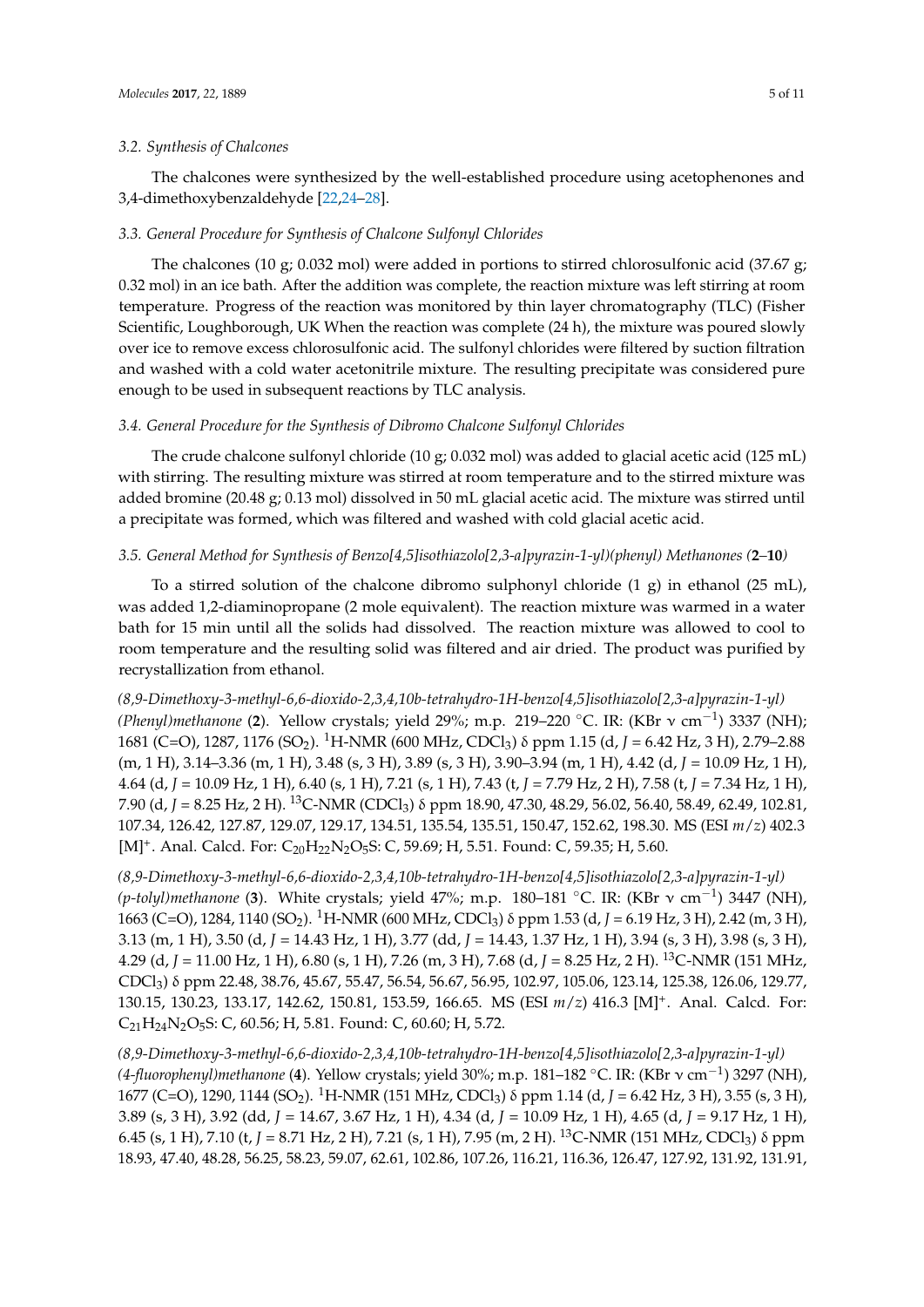150.54, 152.70, 167.37, 196.74. MS (ESI  $m/z$ ) 420.2 [M]<sup>+</sup>. Anal. Calcd. For: C<sub>20</sub>H<sub>21</sub>FN<sub>2</sub>O<sub>5</sub>S: C, 57.13; H, 5.03. Found: C, 57.23; H, 4.95.

*(8,9-Dimethoxy-3-methyl-6,6-dioxido-2,3,4,10b-tetrahydro-1H-benzo[4,5]isothiazolo[2,3-a]pyrazin-1-yl) (4-chlorophenyl)methanone* (**5**). Yellow crystals; yield 43%; m.p. 204–205 ◦C. IR: (KBr ν cm−<sup>1</sup> ) 3468 (NH), 1672 (C=O), 1284, 1142 (SO<sub>2</sub>); <sup>1</sup>H-NMR (600 MHz, CDCl<sub>3</sub>) δ ppm 1.52 (d, *J* = 6.87 Hz, 3 H), 2.99 (dd, *J* = 14.43, 9.62 Hz, 1 H), 3.14 (dd, *J* = 14.78, 11.34 Hz, 1 H), 3.45 (d, *J* = 15.12 Hz, 1 H), 3.77 (dd, *J* = 14.43, 1.37 Hz, 1 H), 3.95 (m, 3 H), 3.98 (m, 3 H), 4.28 (d, *J* = 11.68 Hz, 1 H), 6.79 (s, 1 H), 7.25 (s, 1 H), 7.42 (m, 2 H), 7.73 (d, *J* = 8.25 Hz, 2 H). <sup>13</sup>C-NMR (151 MHz, CDCl3) δ ppm 22.58, 38.68, 45.70, 55.54, 56.55, 56.66, 56.70, 102.93, 104.95, 115.69, 115.83, 126.04, 128.98, 129.03, 129.89, 136.72, 150.74, 153.53, 166.84. MS (ESI  $m/z$ ) 436.2 [M]<sup>+</sup>. Anal. Calcd. For: C<sub>20</sub>H<sub>21</sub>ClN<sub>2</sub>O<sub>5</sub>S: C, 54.98; H, 4.84. Found: C, 55.13; H, 4.75.

*(8,9-Dimethoxy-3-methyl-6,6-dioxido-2,3,4,10b-tetrahydro-1H-benzo[4,5]isothiazolo[2,3-a]pyrazin-1-yl) (4-bromophenyl)methanone* (**6**). Yellow crystals; yield 48%; m.p. 204–205 ◦C. IR (KBr ν cm−<sup>1</sup> ): 3458 (NH), 1672 (C=O), 1284, 1141 (SO<sub>2</sub>). <sup>1</sup>H-NMR (600 MHz, CDCl<sub>3</sub>) δ ppm 1.52 (d, *J* = 6.87 Hz, 3 H), 2.99 (dd, *J* = 14.43, 9.62 Hz, 1 H), 3.14 (dd, *J* = 14.78, 11.34 Hz, 1 H), 3.44 (d, *J* = 15.12 Hz, 1 H), 3.77 (d, *J* = 15.12 Hz, 1 H), 3.98 (m, 3 H), 3.98 (s, 3 H), 4.28 (d, *J* = 11.00 Hz, 1 H), 6.78 (s, 1 H), 7.25 (s, 1 H), 7.58 (d, *J* = 8.94 Hz, 2 H), 7.66 (m, 2 H). <sup>13</sup>C-NMR (151 MHz, CDCl3) δ ppm 21.44, 22.63, 38.71, 45.73, 55.65, 56.28, 56.63, 102.89, 105.01, 126.01, 126.88, 129.47, 130.12, 137.88, 140.57, 150.66, 153.49, 167.93. MS (ESI  $m/z$ ) 480.4 [M]<sup>+</sup>. Anal. Calcd. For: C<sub>20</sub>H<sub>21</sub>BrN<sub>2</sub>O<sub>5</sub>S: C, 49.90; H, 4.40. Found: C, 49.85; H, 4.36.

*(8,9-Dimethoxy-3-methyl-6,6-dioxido-2,3,4,10b-tetrahydro-1H-benzo[4,5]isothiazolo[2,3-a]pyrazin-1-yl) (3-chlorophenyl)methanone* (**7**). Light yellow crystals; yield 79%; m.p. 194–195 ◦C. IR (KBr ν cm−<sup>1</sup> ): 1691 (C=O), 1270, 1158 (SO<sub>2</sub>). <sup>1</sup>H-NMR (600 MHz, CDCl<sub>3</sub>) δ ppm 1.53 (d, *J* = 6.87 Hz, 3 H), 3.00 (dd, *J* = 14.43, 9.62 Hz, 1 H), 3.44 (m, 1 H), 3.78 (dd, *J* = 14.43, 1.37 Hz, 1 H), 3.95 (s, 3 H), 3.99 (m, 3 H), 4.29 (d, *J* = 11.00 Hz, 1 H), 6.80 (s, 1 H), 7.25 (s, 1 H), 7.39 (m, 1 H), 7.43 (m, 1 H), 7.63 (m, 1 H), 7.78 (t, *J* = 1.72 Hz, 1 H). <sup>13</sup>C-NMR (151 MHz, CDCl3) δ ppm 14.87, 41.86, 46.31, 56.54, 56.65, 56.78, 56.97, 67.41, 110.98, 111.87, 112.01, 112.30, 127.15, 129.00, 130.45, 131.31, 134.17, 134.27, 134.94, 135.44, 135.79, 149.16, 149.30, 154.75, 188.68. MS (ESI *m*/*z*) 436.2 [M]<sup>+</sup> . Anal. Calcd. For:  $C_{20}H_{21}CIN_2O_5S$ : C, 54.98; H, 4.84. Found: C, 55.23; H, 4.92.

*(8,9-Dimethoxy-3-methyl-6,6-dioxido-2,3,4,10b-tetrahydro-1H-benzo[4,5]isothiazolo[2,3-a]pyrazin-1-yl) (3-bromophenyl)methanone* (**8**). Yellow crystals; yield 50%; m.p. 189–190 ◦C. IR (KBr ν cm−<sup>1</sup> ): 3455 (NH), 1686 (C=O), 1290, 1140 (SO<sub>2</sub>). <sup>1</sup>H-NMR (600 MHz, CDCl<sub>3</sub>) δ ppm 1.15 (d, *J* = 6.42 Hz, 3 H), 2.84 (m, 1 H), 3.27 (m, 1 H), 3.48 (s, 3 H), 3.89 (m, 3 H), 4.42 (d, *J* = 10.09 Hz, 1 H), 4.64 (d, *J* = 10.09 Hz, 1 H), 6.40 (s, 1 H), 7.21 (m, 1 H), 7.43 (t, *J* = 7.79 Hz, 2 H), 7.58 (t, *J* = 7.34 Hz, 2 H). <sup>13</sup>C-NMR (151 MHz, CDCl3) δ ppm 18.71, 47.37, 48.36, 58.32, 58.21, 58.54, 62.85, 102.91, 107.23, 123.45, 126.45, 127.78, 127.72, 127.82, 131.85, 132.20, 137.22, 150.59, 152.77, 197.14. MS (ESI *m*/*z*) 482.7 [M]<sup>+</sup> . Anal. Calcd. For: C20H21BrN2O5S: C, 49.90; H, 4.40. Found: C, 49.80; H, 4.45.

*(8,9-Dimethoxy-3-methyl-6,6-dioxido-2,3,4,10b-tetrahydro-1H-benzo[4,5]isothiazolo[2,3-a]pyrazin-1-yl) (2-chlorophenyl)methanone* (**9**). Yellow crystals; yield 46%; m.p. 215–216 ◦C. IR (KBr ν cm−<sup>1</sup> ): 3388 (NH), 1683 (C=O), 1290, 1190 (SO<sub>2</sub>). <sup>1</sup>H-NMR (600 MHz, CDCl<sub>3</sub>) δ ppm 1.54 (d, *J* = 6.87 Hz, 3 H), 3.09 (dd, *J* = 14.43, 8.94 Hz, 1 H), 3.15 (dd, *J* = 14.78, 11.34 Hz, 1 H), 3.31 (d, *J* = 15.12 Hz, 1 H), 3.79 (d, *J* = 14.43 Hz, 1 H), 3.92 (s, 3 H), 3.94 (s, 3 H), 4.07 (m, 1 H), 4.66 (d, *J* = 11.00 Hz, 1 H), 7.24 (s, 1 H), 7.39 (d, *J* = 4.81 Hz, 2 H), 7.62 (d, *J* = 8.25 Hz, 2 H). <sup>13</sup>C-NMR (151 MHz, CDCl3) δ ppm 22.54, 38.59, 45.68, 55.52, 56.55, 56.66, 56.83, 76.87, 77.08, 77.29, 102.97, 104.99, 126.09, 128.30, 128.96, 129.84, 136.51, 138.94, 150.79, 153.57, 166.84, 182.68, 182.36. MS (ESI *m*/*z*) 436.5 [M]<sup>+</sup> . Anal. Calcd. For:  $C_{20}H_{21}CIN_2O_5S$ : C, 54.98; H, 4.84. Found: C, 55.10; H, 5.02.

*(8,9-Dimethoxy-3-methyl-6,6-dioxido-2,3,4,10b-tetrahydro-1H-benzo[4,5]isothiazolo[2,3-a]pyrazin-1-yl) (2-bromophenyl)methanone* (**10**). Yellow crystals; yield 75%; m.p. 195–196 ◦C. IR (KBr ν cm−<sup>1</sup> ):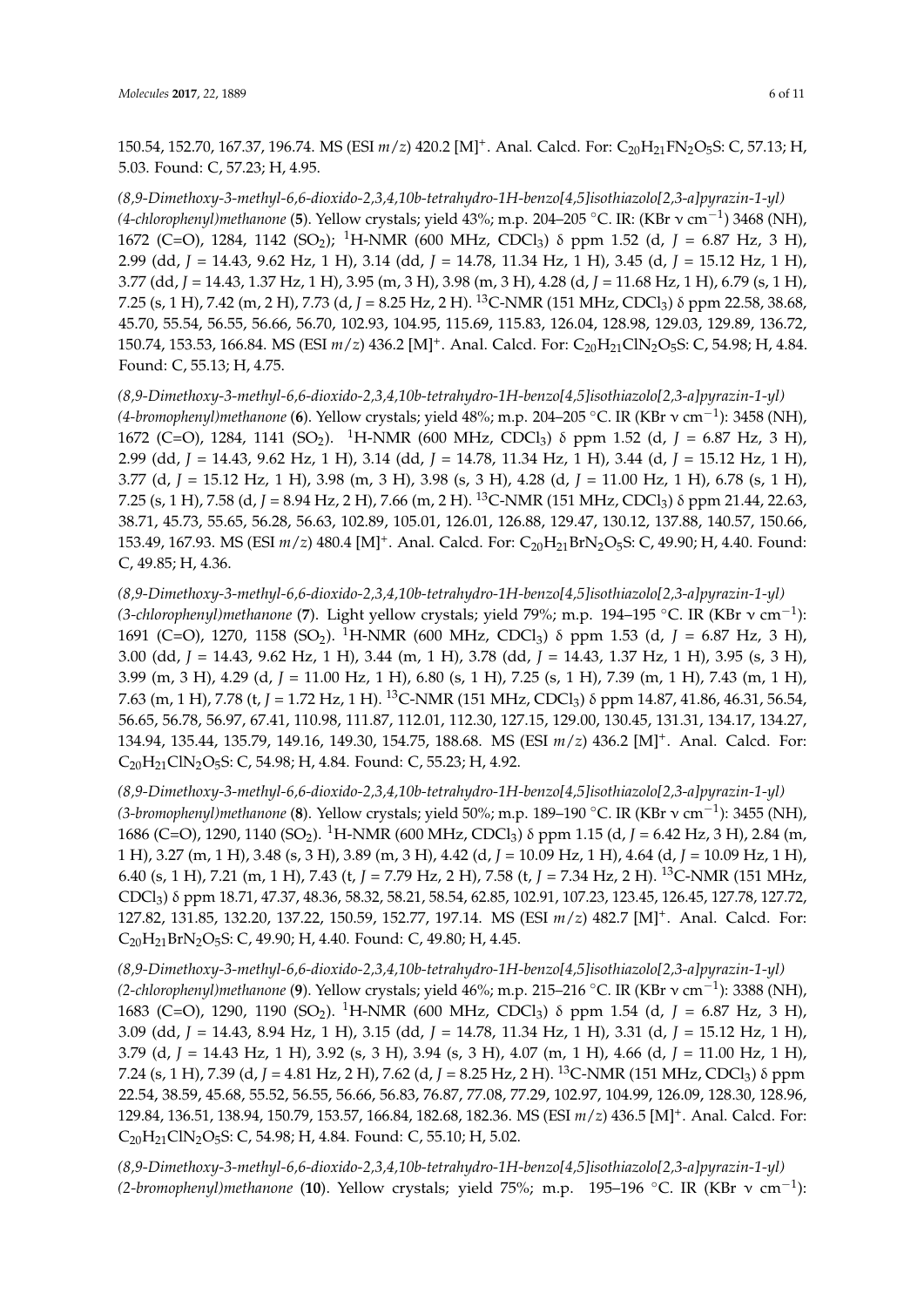3084 (NH), 1682 (C=O), 1286, 1123 (SO<sub>2</sub>). <sup>1</sup>H-NMR (600 MHz, CDCl<sub>3</sub>) δ ppm 1.15 (d, *J* = 6.42 Hz, 3 H), 3.59 (s, 3 H), 3.92 (dd, *J* = 14.67, 3.67 Hz, 1 H), 3.89 (s, 3 H), 3.92 (m, 1 H), 4.32 (d, *J* = 9.17 Hz, 1 H), 4.66 (d, *J* = 10.09 Hz, 1 H), 6.44 (s, 1 H), 7.21 (s, 1 H), 7.29 (t, *J* = 7.79 Hz, 1 H), 7.69 (d, *J* = 8.25 Hz, 1 H), 7.78 (d, *J* = 7.34 Hz, 1 H), 8.07 (s, 1 H). <sup>13</sup>C-NMR (151 MHz, CDCl3) δ ppm 18.83, 47.27, 48.42, 56.15, 58.07, 62.80 (s), 102.92, 107.25, 123.45, 126.45, 127.75, 130.58, 131.85, 137.24, 150.61, 152.76, 197.03. MS (ESI *m/z*) 480.4 [M]<sup>+</sup>. Anal. Calcd. For: C<sub>20</sub>H<sub>21</sub>BrN<sub>2</sub>O<sub>5</sub>S: C, 49.90; H, 4.40. Found: C, 50.10; H, 4.51.

# *3.6. General Method for Synthesis of Benzo[4,5]isothiazolo[2,3-a]pyrazin-1-yl)(phenyl) Methanones (***11***–***19***)*

To a stirred solution of chalcone dibromo sulphonyl chloride  $(1 g)$  in ethanol  $(25 mL)$ , was added 2-methyl-1,2-diaminopropane (2 mole equivalent). The reaction mixture was warmed in a water bath for 10–15 min until all the solids had dissolved. The reaction mixture was allowed to cool to room temperature and the resulting solid was filtered and air dried. The product was purified by recrystallization from ethanol.

*(8,9-Dimethoxy-3,3-dimethyl-6,6-dioxido-2,3,4,10b-tetrahydro-1H-benzo[4,5]isothiazolo[2,3-a]pyrazin-1-yl) (phenyl)methanone* (**11**). White needle shaped crystals; yield 34%; m.p. 163–164 ◦C. IR (KBr ν cm−<sup>1</sup> ): 3420 (NH), 1676 (C=O), 1277, 1141 (SO<sub>2</sub>). <sup>1</sup>H-NMR (600 MHz, CDCl<sub>3</sub>)  $\delta$  ppm 1.24 (s, 3 H), 1.41 (s, 3 H), 2.96 (d, *J* = 12.84 Hz, 1 H), 3.46 (s, 3 H), 3.89 (s, 3 H), 3.66 (d, *J* = 12.84 Hz, 1 H), 3.78 (m, 1 H), 4.51 (m, 1 H), 4.59 (m, 1 H), 6.38 (s, 1 H), 7.22 (s, 1 H), 7.48 (m, 2 H), 7.61 (m, 1 H), 7.98 (d, *J* = 7.34 Hz, 2 H). <sup>13</sup>C-NMR (151 MHz, CDCl3) δ ppm 16.98, 18.39, 33.43, 56.43, 56.59, 58.72, 71.70, 102.94, 104.95, 124.29, 125.66, 126.34, 127.99, 128.80, 129.20, 130.85, 131.49, 131.89, 131.97, 132.10, 135.72, 147.20, 153.35, 165.30, 192.55. MS (ESI  $m/z$ ) 416.3 [M]<sup>+</sup>. Anal. Calcd. For: C<sub>21</sub>H<sub>24</sub>N<sub>2</sub>O<sub>5</sub>S: C, 60.56; H, 5.81. Found: C, 60.60; H, 5.82.

*(8,9-Dimethoxy-3,3-dimethyl-6,6-dioxido-2,3,4,10b-tetrahydro-1H-benzo[4,5]isothiazolo[2,3-a]pyrazin-1-yl) (p-tolyl)methanone* (**12**). Light yellow crystals; yield 64%; m.p. 205–206 ◦C. IR (KBr ν cm−<sup>1</sup> ): 3312 (NH), 1660 (C=O), 1275, 1177 (SO<sub>2</sub>). <sup>1</sup>H-NMR (600 MHz, CDCl<sub>3</sub>) δ ppm 1.22 (s, 3 H), 1.39 (s, 3 H), 2.40 (s, 3 H), 2.94 (d, *J* = 12.84 Hz, 1 H), 3.45 (s, 3 H), 3.64 (d, *J* = 12.84 Hz, 1 H), 3.89 (s, 3 H), 4.47 (d, *J* = 9.17 Hz, 1 H), 4.55 (m, 1 H), 6.36 (s, 1 H), 7.21 (s, 1 H), 7.25 (d, *J* = 8.25 Hz, 2 H), 7.86 (d, *J* = 8.25 Hz, 2 H). <sup>13</sup>C-NMR (151 MHz, CDCl3) δ ppm 20.23, 23.07, 28.32, 49.66, 49.95, 56.08, 56.44, 58.34, 58.52, 102.89, 106.71, 123.49, 126.89, 127.73, 130.64, 132.03, 137.24, 137.33, 150.66, 152.85, 197.35. MS (ESI *m*/*z*) 430.3 [M]<sup>+</sup> . Anal. Calcd. For: C<sub>22</sub>H<sub>26</sub>N<sub>2</sub>O<sub>5</sub>S: C, 61.38; H, 6.09. Found: C, 61.30; H, 6.10.

*(8,9-Dimethoxy-3,3-dimethyl-6,6-dioxido-2,3,4,10b-tetrahydro-1H-benzo[4,5]isothiazolo[2,3-a]pyrazin-1-yl) (4-fluorophenyl)methanone* (**13**). White crystals; yield 12%; m.p. 175–176 ◦C. IR (KBr ν cm−<sup>1</sup> ): 3438 (NH), 1677 (C=O), 1289, 1180 (SO<sub>2</sub>). <sup>1</sup>H-NMR (600 MHz, CDCl<sub>3</sub>) δ ppm 1.24 (s, 3 H), 1.41 (s, 3 H), 3.54 (s, 3 H), 3.66 (d, *J* = 13.75 Hz, 1 H), 3.90 (s, 3 H), 4.44 (d, *J* = 10.09 Hz, 1 H), 4.61 (d, *J* = 9.17 Hz, 1 H), 6.42 (s, 1 H), 7.15 (t, *J* = 8.71 Hz, 2 H), 7.23 (s, 1 H), 8.03 (m, 2 H). <sup>13</sup>C-NMR (151 MHz, CDCl<sub>3</sub>) δ ppm 23.06, 28.27, 49.89, 55.98, 56.44, 58.13, 58.43, 102.87, 106.74, 116.33, 116.47, 126.89, 132.00, 150.66, 152.78, 165.72, 167.43, 204.13. MS (ESI  $m/z$ ) 434.3 [M]<sup>+</sup>. Anal. Calcd. For: C<sub>21</sub>H<sub>23</sub>FN<sub>2</sub>O<sub>5</sub>S: C, 58.05; H, 5.34. Found: C, 58.10; H, 5.30.

*(8,9-Dimethoxy-3,3-dimethyl-6,6-dioxido-2,3,4,10b-tetrahydro-1H-benzo[4,5]isothiazolo[2,3-a]pyrazin-1-yl) (4-Chlorophenyl)methanone* (**14**). Light yellow crystals; yield 39%; m.p. 180–181 ◦C. IR (KBr ν cm−<sup>1</sup> ): 3442 (NH), 1665 (C=O), 1290, 1182 (SO<sub>2</sub>). <sup>1</sup>H-NMR (600 MHz, CDCl<sub>3</sub>) δ ppm 1.22 (s, 3 H), 1.39 (s, 3 H), 2.93 (d, *J* = 12.84 Hz, 1 H), 3.55 (s, 3 H), 3.66 (d, *J* = 13.75 Hz, 1 H), 3.89 (s, 3 H), 4.41 (d, *J* = 9.17 Hz, 1 H), 4.59 (d, *J* = 9.17 Hz, 1 H), 6.41 (s, 1 H), 7.22 (s, 1 H), 7.44 (d, *J* = 9.17 Hz, 2 H), 7.93 (m, 2 H). <sup>13</sup>C-NMR (151 MHz, CDCl3) δ ppm 23.13, 28.36, 49.53, 49.97, 56.00, 56.43, 58.32, 58.41, 76.89, 77.10, 77.31, 102.86, 106.73, 126.90, 127.06, 129.47, 130.56, 133.87, 141.17, 150.62, 152.78, 197.41. MS (ESI *m*/*z*) 450.2 [M]<sup>+</sup> . Anal. Calcd. For: C<sub>21</sub>H<sub>23</sub>ClN<sub>2</sub>O<sub>5</sub>S: C, 55.94; H, 5.14. Found: C, 55.90; H, 5.20.

*(8,9-Dimethoxy-3,3-dimethyl-6,6-dioxido-2,3,4,10b-tetrahydro-1H-benzo[4,5]isothiazolo[2,3-a]pyrazin-1-yl) (4-bromophenyl)methanone* (**15**). Light yellow crystals; yield 45%; m.p. 195–196 ◦C. IR (KBr ν cm−<sup>1</sup> ):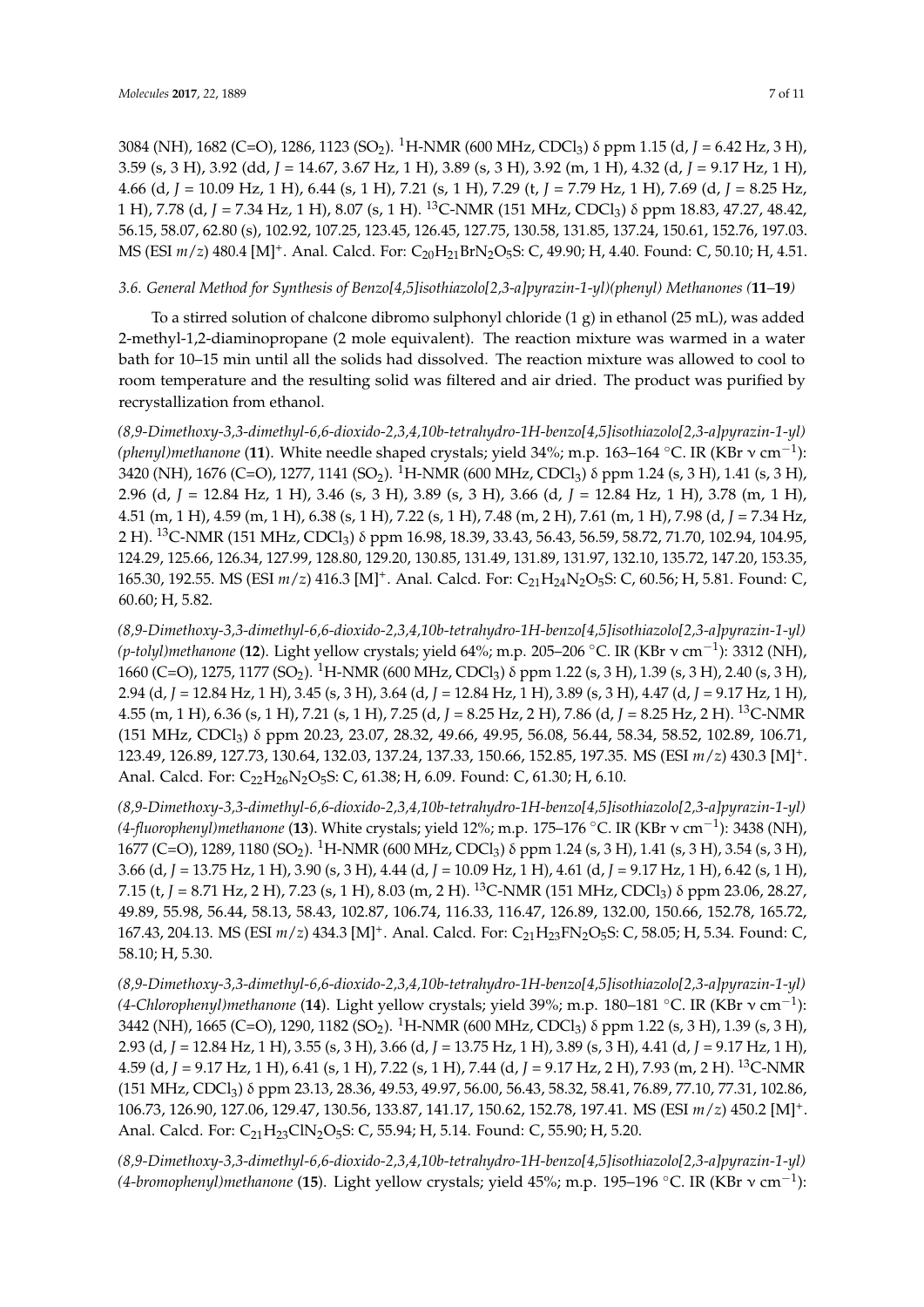3447 (NH), 1663 (C=O), 1290, 1182 (SO<sub>2</sub>). <sup>1</sup>H-NMR (600 MHz, CDCl<sub>3</sub>)  $\delta$  ppm 1.22 (s, 3 H), 1.39 (s, 3 H), 2.93 (d, *J* = 13.76 Hz, 1 H), 3.55 (s, 3 H), 3.66 (d, *J* = 13.75 Hz, 1 H), 3.90 (s, 3 H), 4.40 (d, *J* = 9.17 Hz, 1 H), 4.59 (d, *J* = 9.17 Hz, 1 H), 6.41 (s, 1 H), 7.22 (s, 1 H), 7.61 (d, *J* = 9.17 Hz, 2 H), 7.84 (m, 2 H). <sup>13</sup>C-NMR (152 MHz, CDCl3) δ ppm 23.13, 28.35, 49.55, 49.97, 56.00, 56.44, 58.31, 58.40, 76.88, 77.10, 77.31, 102.86, 106.73, 126.89, 127.04, 129.98, 130.61, 132.48, 134.26, 150.62, 152.79, 197.63. MS (ESI *m*/*z*) 494.1 [M]<sup>+</sup> . Anal. Calcd. For: C<sub>21</sub>H<sub>23</sub>BrN<sub>2</sub>O<sub>5</sub>S: C, 50.92; H, 4.68. Found: C, 50.95; H, 4.67.

*(8,9-Dimethoxy-3,3-dimethyl-6,6-dioxido-2,3,4,10b-tetrahydro-1H-benzo[4,5]isothiazolo[2,3-a]pyrazin-1-yl) (3-chlorophenyl)methanone* (**16**). Light yellow crystals; yield 54%; m.p. 179–180 ◦C. IR (KBr ν cm−<sup>1</sup> ): 3449 (NH), 1681 (C=O), 1275, 1190 (SO<sub>2</sub>). <sup>1</sup>H-NMR (600 MHz, CDCl<sub>3</sub>) δ ppm 1.24 (s, 3 H), 1.42 (s, 3 H), 2.95 (d, *J* = 13.75 Hz, 1 H), 3.58 (s, 3 H), 3.67 (d, *J* = 12.84 Hz, 1 H), 3.90 (s, 3 H), 4.41 (d, *J* = 9.17 Hz, 1 H), 4.61 (d, *J* = 9.17 Hz, 1 H), 6.42 (s, 1 H), 7.23 (s, 1 H), 7.42 (t, *J* = 7.79 Hz, 1 H), 7.58 (m, 1 H), 7.84 (d, *J* = 8.25 Hz, 1 H), 7.99 (t, *J* = 1.83 Hz, 1 H). <sup>13</sup>C-NMR (151 MHz, CDCl3) δ ppm 23.05, 28.26, 49.91, 56.06, 56.44, 58.34, 58.48, 102.89, 106.70, 126.89, 127.31, 129.06, 130.43, 134.36, 137.14, 150.66, 152.84. MS (ESI  $m/z$ ) 450.2 [M]<sup>+</sup>. Anal. Calcd. For: C<sub>21</sub>H<sub>23</sub>ClN<sub>2</sub>O<sub>5</sub>S: C, 55.94; H, 5.14. Found: C, 56.10; H, 5.23.

*(8,9-Dimethoxy-3,3-dimethyl-6,6-dioxido-2,3,4,10b-tetrahydro-1H-benzo[4,5]isothiazolo[2,3-a]pyrazin-1-yl) (3-bromophenyl)methanone* (**17**). Light yellow crystals; yield 80%; m.p. 175–176 ◦C. IR (KBr ν cm−<sup>1</sup> ): 3447 (NH), 1681 (C=O), 1265, 1190 (SO<sub>2</sub>). <sup>1</sup>H-NMR (600 MHz, CDCl<sub>3</sub>)  $\delta$  ppm 1.24 (s, 3 H), 1.42 (s, 3 H), 2.93 (m, 1 H), 3.70 (m, 1 H), 3.87 (s, 3 H), 3.90 (s, 3 H), 4.41 (d, *J* = 9.17 Hz, 1 H), 4.61 (d, *J* = 9.17 Hz, 1 H), 6.42 (s, 1 H), 7.23 (s, 1 H), 7.35 (t, *J* = 7.79 Hz, 1 H), 7.73 (d, *J* = 9.17 Hz, 1 H), 7.87 (d, *J* = 7.34 Hz, 1 H), 8.14 (t, *J* = 1.83 Hz, 1 H). <sup>13</sup>C-NMR (151 MHz, CDCl3) δ ppm 21.84, 23.27, 28.42, 49.30, 50.01, 55.87, 56.40, 57.94, 58.89, 102.75, 106.84, 126.81, 127.22, 129.28, 129.83, 133.25, 145.75, 150.46, 152.64, 198.16. MS (ESI *m/z*) 495.9 [M]<sup>+</sup>. Anal. Calcd. For: C<sub>21</sub>H<sub>23</sub>BrN<sub>2</sub>O<sub>5</sub>S: C, 50.92; H, 4.68. Found: C, 50.90; H, 4.60.

*(8,9-Dimethoxy-3,3-dimethyl-6,6-dioxido-2,3,4,10b-tetrahydro-1H-benzo[4,5]isothiazolo[2,3-a]pyrazin-1-yl) (2-chlorophenyl)methanone* (**18**). White crystals; yield 64%; m.p. 191–192 ◦C. IR (KBr ν cm−<sup>1</sup> ): 3448 (NH), 1720 (C=O), 1297, 1179 (SO<sub>2</sub>). <sup>1</sup>H-NMR (600 MHz, CDCl<sub>3</sub>)  $\delta$  ppm 1.43 (s, 3 H), 1.57 (s, 3 H), 2.96 (dd, *J* = 16.05, 11.46 Hz, 1 H), 3.20 (d, *J* = 13.75 Hz, 1 H), 3.39 (m, 1 H), 3.67 (d, *J* = 14.67 Hz, 1 H), 3.92 (s, 3 H), 3.94 (s, 3 H), 4.63 (d, *J* = 11.00 Hz, 1 H), 6.75 (s, 1 H), 7.23 (s, 1 H), 7.32 (d, *J* = 2.75 Hz, 3 H), 7.40 (m, 1 H). <sup>13</sup>C-NMR (151 MHz, CDCl3) δ ppm 23.26, 31.34, 42.19, 50.76, 56.54, 58.60, 60.05, 102.91, 104.78, 125.99, 127.55, 129.32, 129.70, 129.87, 130.01, 130.95, 143.44, 150.77, 153.75, 164.95. MS (ESI *m*/*z*) 450.2 [M]<sup>+</sup>. Anal. Calcd. For: C<sub>21</sub>H<sub>23</sub>ClN<sub>2</sub>O<sub>5</sub>S: C, 55.94; H, 5.14. Found: C, 55.92; H, 5.17.

*(8,9-Dimethoxy-3,3-dimethyl-6,6-dioxido-2,3,4,10b-tetrahydro-1H-benzo[4,5]isothiazolo[2,3-a]pyrazin-1-yl) (2-bromophenyl)methanone* (**19**). White crystals; yield 29%; m.p. 201–202 ◦C. IR (KBr ν cm−<sup>1</sup> ): 3467 (NH), 1715 (C=O), 1297, 1179 (SO<sub>2</sub>). <sup>1</sup>H-NMR (600 MHz, CDCl<sub>3</sub>) δ ppm 1.43 (s, 3 H), 1.57 (s, 3 H), 2.95 (dd, *J* = 15.59, 11.92 Hz, 1 H), 3.21 (d, *J* = 13.75 Hz, 1 H), 3.36 (m, 1 H), 3.67 (d, *J* = 14.67 Hz, 1 H), 3.92 (s, 3 H), 3.93 (s, 3 H), 4.72 (d, *J* = 11.00 Hz, 1 H), 6.78 (s, 1 H), 7.23 (s, 1 H), 7.25 (m, 1 H), 7.29 (m, 1 H), 7.36 (m, 1 H), 7.59 (d, *J* = 8.25 Hz, 1 H). <sup>13</sup>C-NMR (151 MHz, CDCl<sub>3</sub>) δ ppm 23.49, 31.11, 42.25, 50.81, 56.53, 58.88, 60.09, 76.88, 77.09, 77.30, 102.91, 104.76, 120.07, 125.96, 128.09, 129.33, 129.70, 130.09, 132.97, 145.30, 150.77, 153.77, 165.54. MS (ESI *m*/*z*) 498.6 [M]<sup>+</sup> . Anal. Calcd. For:  $C_{21}H_{23}BrN_2O_5S$ : C, 50.92; H, 4.68. Found: C, 50.85; H, 4.75.

Supplementary materials: <sup>1</sup>H- and <sup>13</sup>C-NMR spectra for compounds **2** to **19**; X-ray data for compound **11**.

### *3.7. Antimicrobial Activity*

The benzo[4,5]isothiazolo[2,3-*a*]pyrazine-6,6-dioxide derivatives **2**–**19** were screened against four bacteria, *B. subtilis* ATCC 6633, *E. coli* ATCC 25922, *P. vulgaris* ATCC 13315 (ATCC 29905) and *S. aureus* ATCC 6538. The broth micro dilution method (with a slight modification as described by the Clinical and Laboratory Standards Institute) using 96-well micro-titre plates was used to test the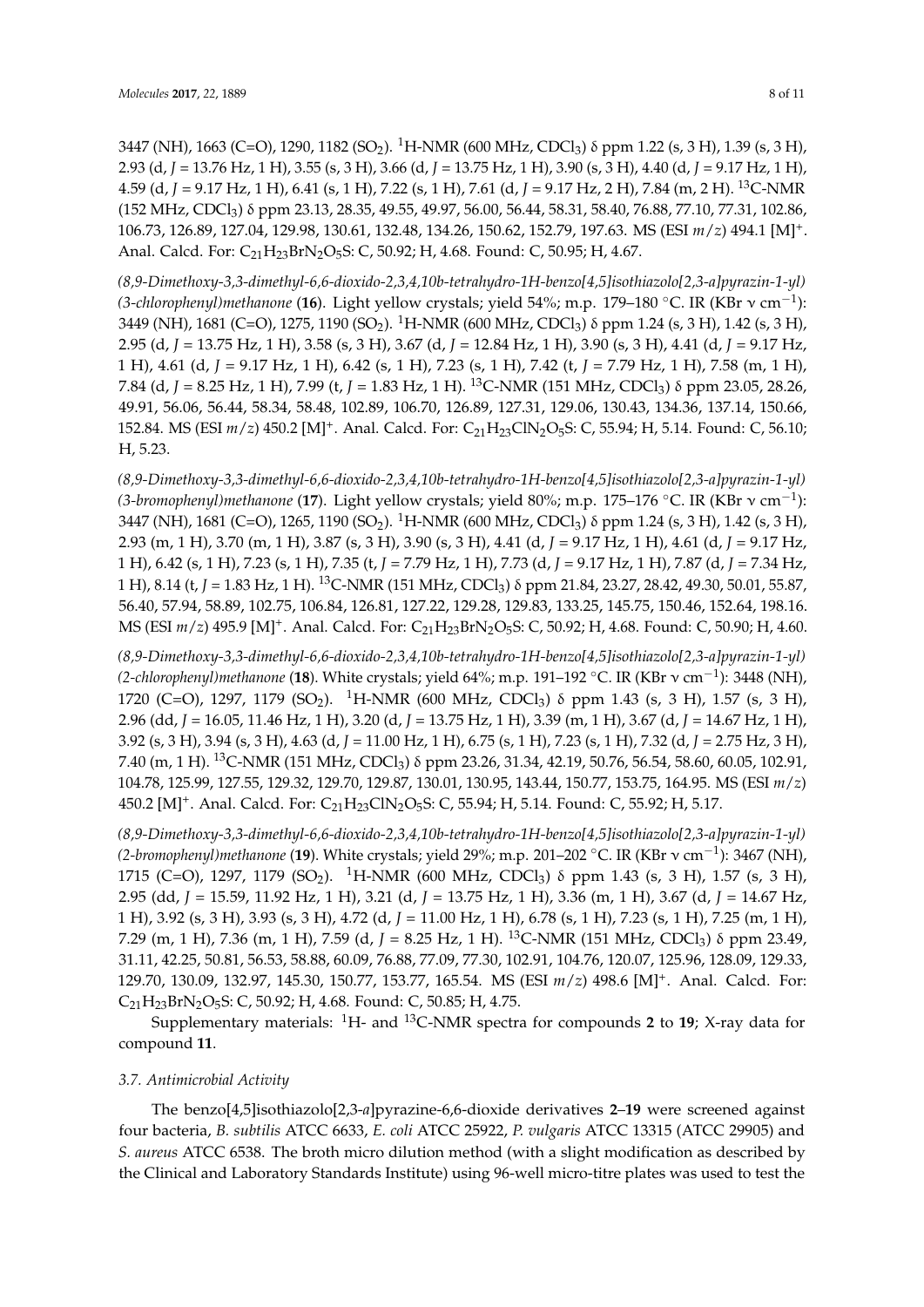the test compounds.

antibacterial activity of the compounds **2**–**19** [\[29\]](#page-10-4). The concentration of the compounds was tested in a range of 6.67  $\rm mg\cdot mL^{-1}$  down to 0.052  $\rm mg\cdot mL^{-1}$ . Dilutions were carried out so that each well had 50 µL of Mueller–Hinton broth with a particular concentration of the compound. An equal volume of bacterial culture adjusted to 0.5 McFarland turbidity standard and further diluted to 1:20 was added to the wells and incubated at  $37 \text{ °C}$  for  $16-18$  h. Plates were then examined for turbidity as an indicator of growth, and the absorbance was taken using an ELISA reader at 590 nm [\[30\]](#page-10-5). The Minimum Inhibitiry Concentration (MIC) of the test compounds were further confirmed by adding a concentration of 5 mg/mL MTT [3-(4,5-dimethylthiazol-2-yl)-2,5-diphenyltetrazolium bromide] was prepared in Phosphate Buffered Saline (PBS) (pH 7.2). Twenty µL of MTT solution was added to each single well and the 96-well micro-titer plates were incubated for 30 min at 30 ℃. The wells with lowest concentration of the compound where there was no formazan were confirmed as the MIC of

Streptomycin was used as a reference drug throughout all the antibacterial testing.

| Compound       | S. aureus<br>(MIC µg/mL) | <b>B.</b> subtilis<br>$(MIC \mu g/mL)$ | E. coli<br>$(MIC \mu g/mL)$ | P. vulgaris<br>$(MIC \mu g/mL)$ |
|----------------|--------------------------|----------------------------------------|-----------------------------|---------------------------------|
| $\overline{2}$ | >1600                    | >1600                                  | >1600                       | >1600                           |
| 3              | >1600                    | >1600                                  | >1600                       | >1600                           |
| 4              | >1600                    | >1600                                  | >1600                       | >1600                           |
| 5              | >1600                    | >1600                                  | >1600                       | >1600                           |
| 6              | >1600                    | >1600                                  | >1600                       | >1600                           |
| 7              | 1600                     | 833                                    | 1600                        | 1600                            |
| 8              | >1600                    | >1600                                  | >1600                       | >1600                           |
| 9              | >1600                    | >1600                                  | >1600                       | >1600                           |
| 10             | >1600                    | >1600                                  | >1600                       | >1600                           |
| 11             | >1600                    | >1600                                  | >1600                       | >1600                           |
| 12             | >1600                    | >1600                                  | >1600                       | >1600                           |
| 13             | >1600                    | >1600                                  | >1600                       | >1600                           |
| 14             | >1600                    | >1600                                  | >1600                       | >1600                           |
| 15             | >1600                    | >1600                                  | >1600                       | >1600                           |
| 16             | >1600                    | >1600                                  | >1600                       | >1600                           |
| 17             | >1600                    | >1600                                  | >1600                       | >1600                           |
| 18             | >1600                    | >1600                                  | >1600                       | >1600                           |
| 19             | >1600                    | >1600                                  | >1600                       | >1600                           |
| Streptomycin   | 12.5                     | 12.5                                   | 12.5                        | 6.25                            |

<span id="page-8-0"></span>**Table 2.** MIC (µg/mL) of the compounds **2**–**19** against Gram Positive bacteria *Bacillus. subtilis* and *S Staphylococcus aureus* and Gram negative bacteria *Proteus vulgaris* and *Escherichia coli*.

### **4. Conclusions**

Using a routine procedure, the synthesis of a new series of benzo[4,5]isothiazolo[2,3-*a*]pyrazine-6,6-dioxide derivatives starting from readily available chalcones was carried out. This methodology is straightforward and the isolation of desired products is simple. Unfortunately, the synthesized compounds displayed only weak or no antibacterial activity.

**Supplementary Materials:** Supplementary materials are available online (<sup>1</sup>H- and <sup>13</sup>C-NMR spectra for compounds **2** to **19**; X-ray data for compound **11**).

**Acknowledgments:** Authors are grateful to Virendra P. Shah for assistance with some of the synthetic work. The authors are grateful to the University of Hertfordshire for providing funds for Open Access.

**Author Contributions:** M.J.B., M.G., R.G. and J.P.B. planned, designed and carried out the synthetic and microbiological screening work, discussed results, wrote and reviewed the manuscript. A.S., M.J.B., and J.P.B. contributed to the collection and analysis of the spectral data. L.M. performed the crystallography studies.

**Conflicts of Interest:** The authors declare no conflict of interest.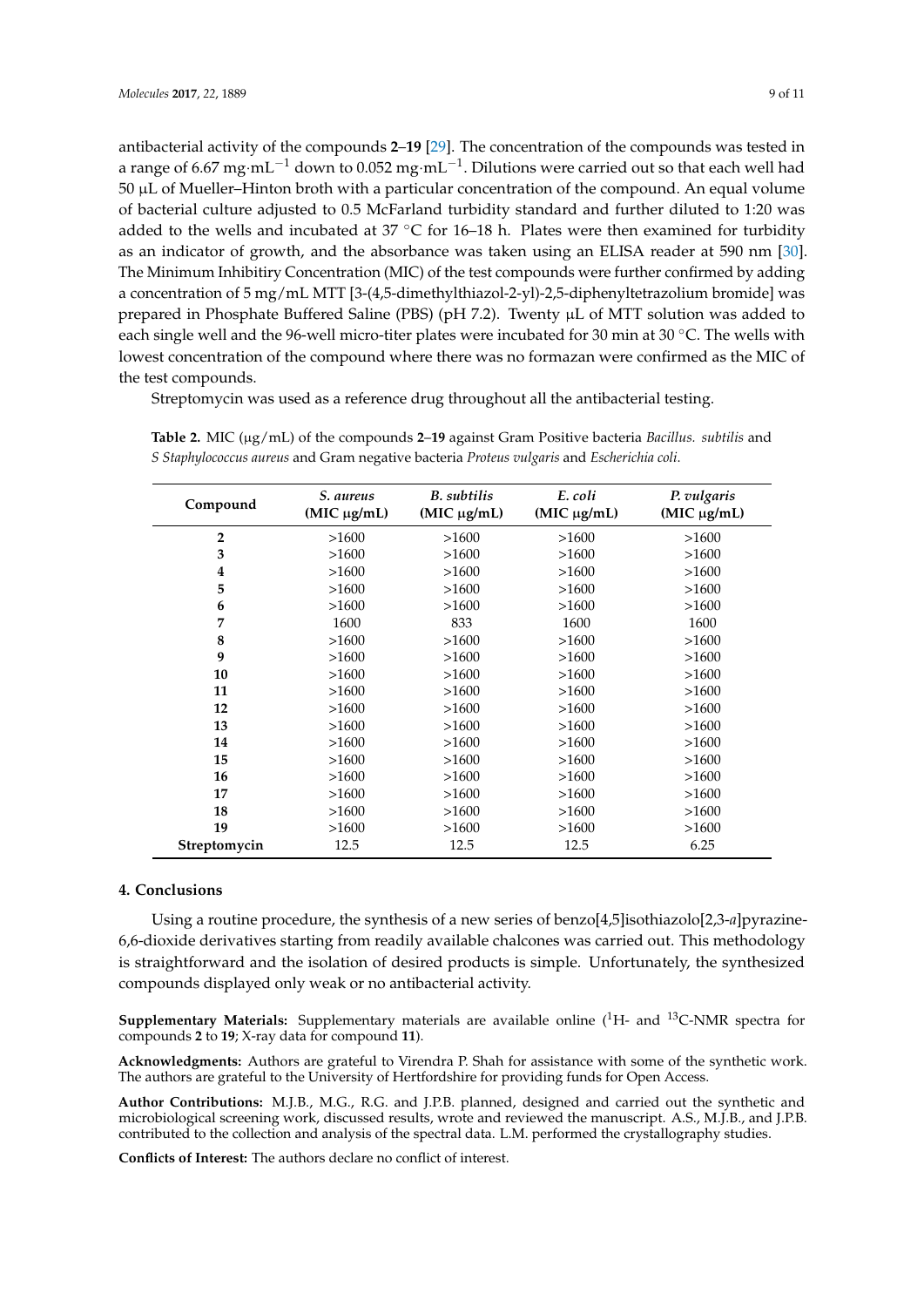# **References**

- <span id="page-9-0"></span>1. Moellering, R.C., Jr. Discovering new antimicrobial agents. *Int. J. Antimicrob. Agents* **2011**, *37*, 2–9. [\[CrossRef\]](http://dx.doi.org/10.1016/j.ijantimicag.2010.08.018) [\[PubMed\]](http://www.ncbi.nlm.nih.gov/pubmed/21075608)
- <span id="page-9-1"></span>2. Gilbert, D.N.; Guidos, R.J.; Boucher, H.W.; Talbot, G.H.; Spellberg, B.; Edwards, J.E., Jr.; Scheld, W.M.; Bradley, J.S.; Bartlett, J.G. The  $10 \times 20$  Initiative: Pursuing a Global Commitment to Develop 10 New Antibacterial Drugs by 2020. *Clin. Infect. Dis.* **2010**, *50*, 1081–1083.
- <span id="page-9-2"></span>3. Theuretzbacher, U. Global antibacterial resistance: The never-ending story. *J. Glob. Antimicrob. Resist.* **2013**, *1*, 63–69. [\[CrossRef\]](http://dx.doi.org/10.1016/j.jgar.2013.03.010) [\[PubMed\]](http://www.ncbi.nlm.nih.gov/pubmed/27873580)
- <span id="page-9-3"></span>4. Theuretzbacher, U. Future antibiotics scenarios: Is the tide starting to turn? *Int. J. Antimicrob. Agents* **2009**, *34*, 15–20. [\[CrossRef\]](http://dx.doi.org/10.1016/j.ijantimicag.2009.02.005) [\[PubMed\]](http://www.ncbi.nlm.nih.gov/pubmed/19342202)
- <span id="page-9-4"></span>5. Payne, D.J.; Gwynn, M.N.; Holmes, D.J.; Pompliano, D.L. Drugs for bad bugs: Confronting the challenges of antibacterial discovery. *Nat. Rev. Drug Discov.* **2007**, *6*, 29–40. [\[CrossRef\]](http://dx.doi.org/10.1038/nrd2201) [\[PubMed\]](http://www.ncbi.nlm.nih.gov/pubmed/17159923)
- <span id="page-9-5"></span>6. Paphitou, N.I. Antimicrobial resistance: Action to combat the rising microbial challenges. *Int. J. Antimicrob. Agents* **2013**, *42*, S25–S28. [\[CrossRef\]](http://dx.doi.org/10.1016/j.ijantimicag.2013.04.007) [\[PubMed\]](http://www.ncbi.nlm.nih.gov/pubmed/23684003)
- <span id="page-9-6"></span>7. Dua, R.; Shrivastava, S.; Sonwane, S.; Srivastava, S. Pharmacological significance of synthetic heterocycles scaffold: A review. *Adv. Biol. Res.* **2011**, *5*, 120–144.
- <span id="page-9-7"></span>8. Vicini, P.; Geronikaki, A.; Incerti, M.; Busonera, B.; Poni, G.; Cabras, C.A.; La Colla, P. Synthesis and biological evaluation of benzo[d]isothiazole, benzothiazole and thiazole Schiff bases. *Bioorg. Med. Chem.* **2003**, *11*, 4785–4789. [\[CrossRef\]](http://dx.doi.org/10.1016/S0968-0896(03)00493-0)
- <span id="page-9-8"></span>9. Vicini, P.; Incerti, M.; La Colla, P.; Loddo, R. Anti-HIV evaluation of benzo[d]isothiazole hydrazones. *Eur. J. Med. Chem.* **2009**, *44*, 1801–1807. [\[CrossRef\]](http://dx.doi.org/10.1016/j.ejmech.2008.05.030) [\[PubMed\]](http://www.ncbi.nlm.nih.gov/pubmed/18614259)
- <span id="page-9-9"></span>10. Paramashivappa, R.; Phani Kumar, P.; Subba Rao, P.V.; Srinivasa Rao, A. Design, synthesis and biological evaluation of benzimidazole/benzothiazole and benzoxazole derivatives as cyclooxygenase inhibitors. *Bioorg. Med. Chem. Lett.* **2003**, *13*, 657–660. [\[CrossRef\]](http://dx.doi.org/10.1016/S0960-894X(02)01006-5)
- <span id="page-9-10"></span>11. Liu, K.G.; Lo, J.R.; Comery, T.A.; Zhang, G.M.; Zhang, J.Y.; Kowal, D.M.; Smith, D.L.; Di, L.; Kerns, E.H.; Schechter, L.E.; et al. 1-Sulfonylindazoles as potent and selective 5-HT6 ligands. *Bioorg. Med. Chem. Lett.* **2009**, *19*, 2413–2415. [\[CrossRef\]](http://dx.doi.org/10.1016/j.bmcl.2009.03.071) [\[PubMed\]](http://www.ncbi.nlm.nih.gov/pubmed/19345582)
- 12. Liu, K.G.; Lo, J.R.; Comery, T.A.; Zhang, G.M.; Zhang, J.Y.; Kowal, D.M.; Smith, D.L.; Di, L.; Kerns, E.H.; Schechter, L.E.; et al. Identification of a novel series of 3-piperidinyl-5-sulfonylindazoles as potent 5-HT6 ligands. *Bioorg. Med. Chem. Lett.* **2009**, *19*, 3214–3216. [\[CrossRef\]](http://dx.doi.org/10.1016/j.bmcl.2009.04.108) [\[PubMed\]](http://www.ncbi.nlm.nih.gov/pubmed/19433358)
- <span id="page-9-11"></span>13. Liu, K.G.; Robichaud, A.J.; Greenfield, A.A.; Lo, J.R.; Grosanu, C.; Mattes, J.F.; Cai, Y.; Zhang, G.M.; Zhang, J.Y.; Kowal, D.M.; et al. Identification of 3-sulfonylindazole derivatives as potent and selective 5-HT(6) antagonists. *Bioorg. Med. Chem.* **2011**, *19*, 650–662. [\[CrossRef\]](http://dx.doi.org/10.1016/j.bmc.2010.10.033) [\[PubMed\]](http://www.ncbi.nlm.nih.gov/pubmed/21093272)
- <span id="page-9-12"></span>14. Yoo, E.; Hayat, F.; Rhim, H.; Park Choo, H.Y. Synthesis and biological evaluation of benzoisothiazole derivatives possessing *N*,*N*-dimethylformimidamide group as 5-HT(6) receptor antagonists. *Bioorg. Med. Chem.* **2012**, *20*, 2707–2712. [\[CrossRef\]](http://dx.doi.org/10.1016/j.bmc.2012.02.020) [\[PubMed\]](http://www.ncbi.nlm.nih.gov/pubmed/22405919)
- <span id="page-9-13"></span>15. Patel, R.V.; Patel, P.K.; Kumari, P.; Rajani, D.P.; Chikhalia, K.H. Synthesis of benzimidazolyl-1,3,4 oxadiazol-2ylthio-*N*-phenyl (benzothiazolyl) acetamides as antibacterial, antifungal and antituberculosis agents. *Eur. J. Med. Chem.* **2012**, *53*, 41–51. [\[CrossRef\]](http://dx.doi.org/10.1016/j.ejmech.2012.03.033) [\[PubMed\]](http://www.ncbi.nlm.nih.gov/pubmed/22516426)
- <span id="page-9-14"></span>16. Sato, N. Pyrazines and their Benzo Derivatives A2—Katritzky, Alan R. In *Comprehensive Heterocyclic Chemistry III*; Ramsden, C.A., Scriven, E.F.V., Taylor, R.J.K., Eds.; Elsevier: Oxford, UK, 2008; pp. 273–331.
- <span id="page-9-15"></span>17. Myadaraboina, S.; Alla, M.; Saddanapu, V.; Bommena, V.R.; Addlagatta, A. Structure activity relationship studies of imidazo[1,2-a]pyrazine derivatives against cancer cell lines. *Eur. J. Med. Chem.* **2010**, *45*, 5208–5216. [\[CrossRef\]](http://dx.doi.org/10.1016/j.ejmech.2010.08.035) [\[PubMed\]](http://www.ncbi.nlm.nih.gov/pubmed/20832916)
- <span id="page-9-16"></span>18. Plutowska, B.; Wardencki, W. Aromagrams—Aromatic profiles in the appreciation of food quality. *Food Chem.* **2007**, *101*, 845–872. [\[CrossRef\]](http://dx.doi.org/10.1016/j.foodchem.2005.12.028)
- <span id="page-9-17"></span>19. Katritzky, A.R.; Ramsden, C.A.; Scriven, E.F.V.; Taylor, R.J.K. *Comprehensive Heterocyclic Chemistry III*; Elsevier: Oxford, UK, 2008; Volume 1–14.
- <span id="page-9-18"></span>20. Alvaro, G.; Andreotti, D.; Belvedere, S.; Di Fabio, R.; Falchi, A.; Giovannini, R. Pyridine Derivatives and Their Use in the Treatment of Psychotic Disorders. Patent WO2007/28654, 15 March 2007.
- <span id="page-9-19"></span>21. Knust, H.; Nettekoven, M.; Ratni, H.; Wu, X. Piperazine and [1,4]diazepan Derivatives as NK Antagonists. U.S. Patent 2008/312216, 3 June 2008.